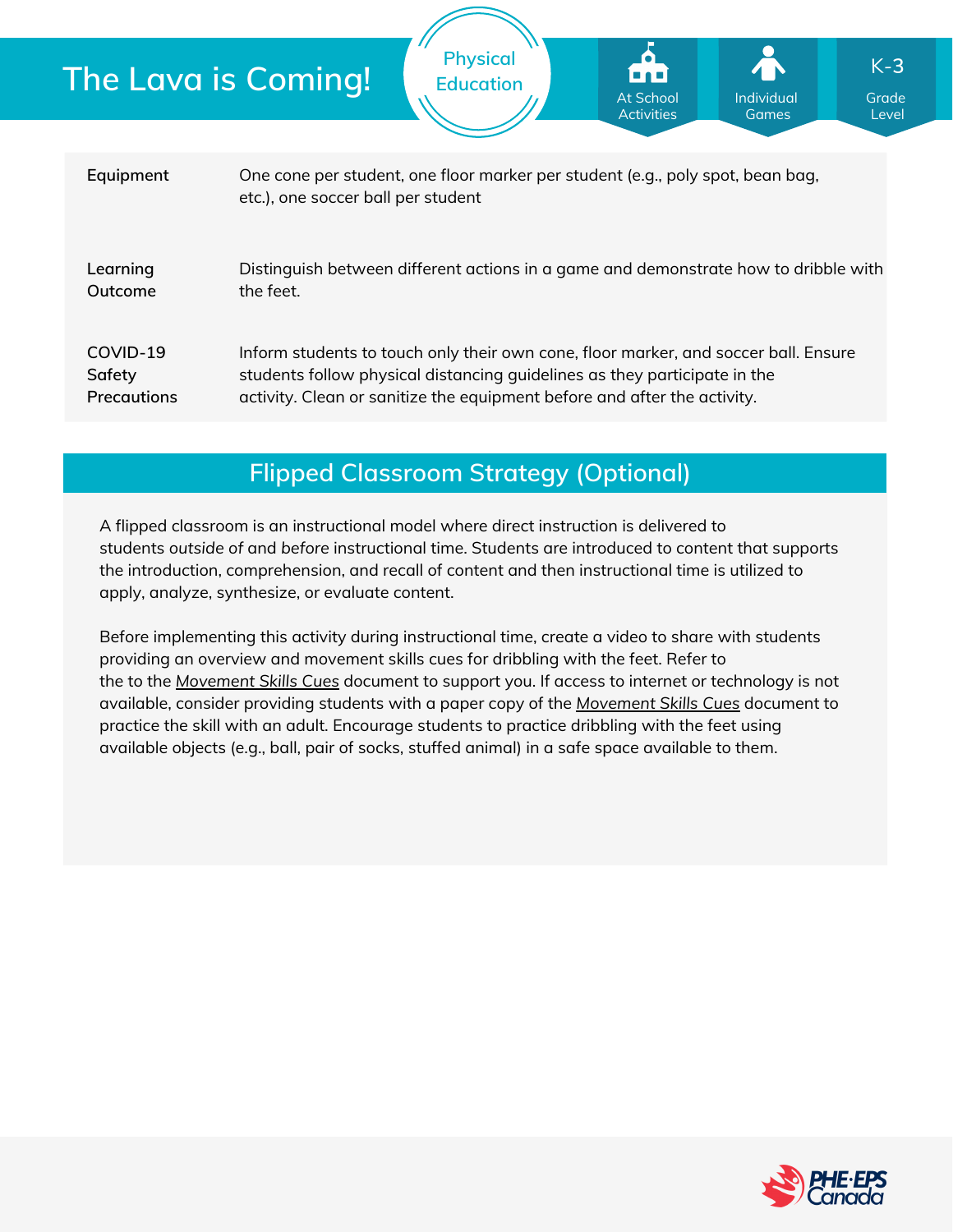# **The Lava is Coming!**

**Physical Education**

## At School Activities

Individual Games

Grade K-**3**

Level

## **Activity Description**

Provide each student with one cone, one floor marker, and one soccer ball. Ask students to find a space in the playing area at a safe distance from others where they can place their cone and floor marker approximately 6 metres apart. As a large group, review how to perform dribbling with the feet or refer to the *[Movement](https://phecanada.ca/sites/default/files/content/docs/Home%20Learning%20Resource/Movement%20Cues/Movement%20Skills%20Cues%201.pdf) Skills Cues* document to support you. If utilizing a flipped classroom strategy, remind students to apply the cues they learned or reviewed in the video or document.

Ask students to stand by their cone and explain that the cone represents an active volcano. They need to monitor the activity of the volcano and must listen and follow the actions that you call out. Ask students to begin by dribbling their ball with their feet around their volcano (cone). At different times, call out the following and students perform associated actions:

- The lava is coming! (run to floor marker for safety)
- Flying rocks! (freeze and duck with hands over head)
- Here comes the rain! (spin around with arms out and head raised to the sky to enjoy the cooling feeling of the rain)

After students perform the action, instruct them to begin dribbling with their feet around their volcano once again. Encourage older students to develop additional actions for you to call out that can be performed within their playing space. Consider inviting different students to call out the actions.

# **Physical Education Competencies Reflection Questions**



### **MOVE**

**Develop psychomotor skills, tactics, and strategies that facilitate a variety of physical activities across diverse environments.**



**Develop cognitive skills and strategies for a variety of movement contexts that facilitate critical thinking, decision making, and problem solving. THINK**



### **ACT**

**Practice behaviour skills and strategies that facilitate movement competence and confidence.**



Reflection is important to support learning during physical education. Consider asking students the reflection questions below and discuss the answers together.

- *What other ways could you play this game (e.g., controlling a ball with a stick, dribbling a ball with the hands, etc.)?*
- *How did you dribble the ball so that you did not hit into your volcano (e.g., head up, moved ball to foot furthest away from cone, etc.)?*